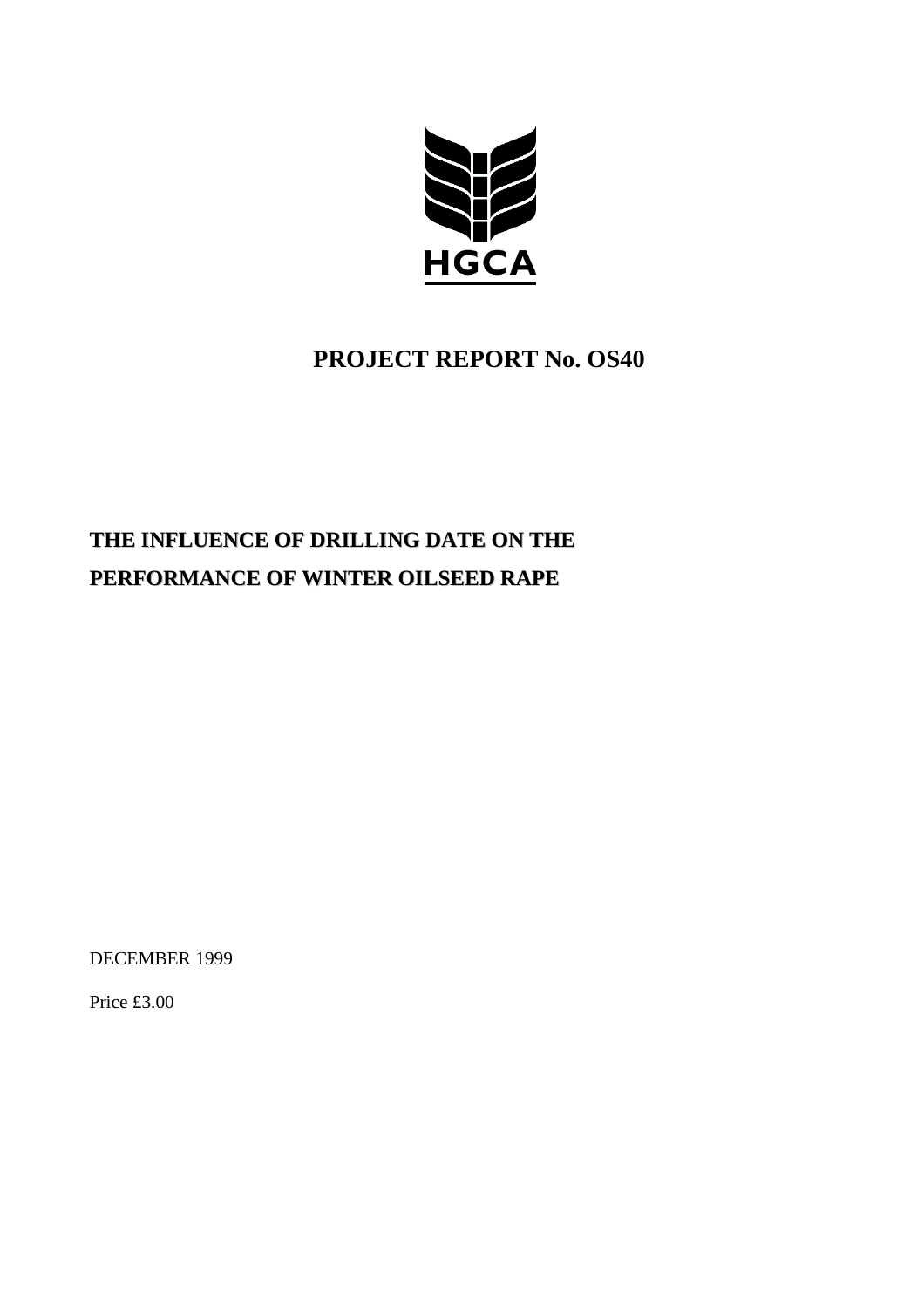#### **PROJECT REPORT No. OS40**

### **INFLUENCE OF DRILLING DATE ON THE PERFORMANCE OF WINTER OILSEED RAPE**

by

### M CARVER $^{\rm l}$  H PHILLIPS $^{\rm 2}$  AND B FREER $^{\rm 3}$

- <sup>1</sup> Arable Research Centres, Manor Farm, Daglingworth, Cirencester, Gloucestershire Gl7 7AH
- <sup>2</sup> Scottish Agronomy, Arlary Farmhouse, Milnathort KY13 9SJ
- 3 Morley Research Centre, Mid Anglia Trials Group, Stanway Farm, Charity Lane, Otley, Ipswich, Suffolk IP6 9NA

This is the final report of a 15 month project which commenced in August 1998. The work was funded by grants £12,845 (Arable Research Centres), £3,306 (Scottish Agronomy) and £3,306 (Morley Research Centre) from HGCA (Project no. 2095).

The Home-Grown Cereals Authority (HGCA) has provided funding for this project but has not conducted the research or written this report. While the authors have worked on the best information available to them, neither HGCA nor the authors shall in any event be liable for any loss, damage or injury howsoever suffered directly or indirectly in relation to the report or the research on which it is based.

Reference herein to trade names and proprietary products without stating that they are protected does not imply that they may regarded as unprotected and thus free for general use. No endorsement of named products is intended nor is any criticism implied of other alternative, but unnamed products.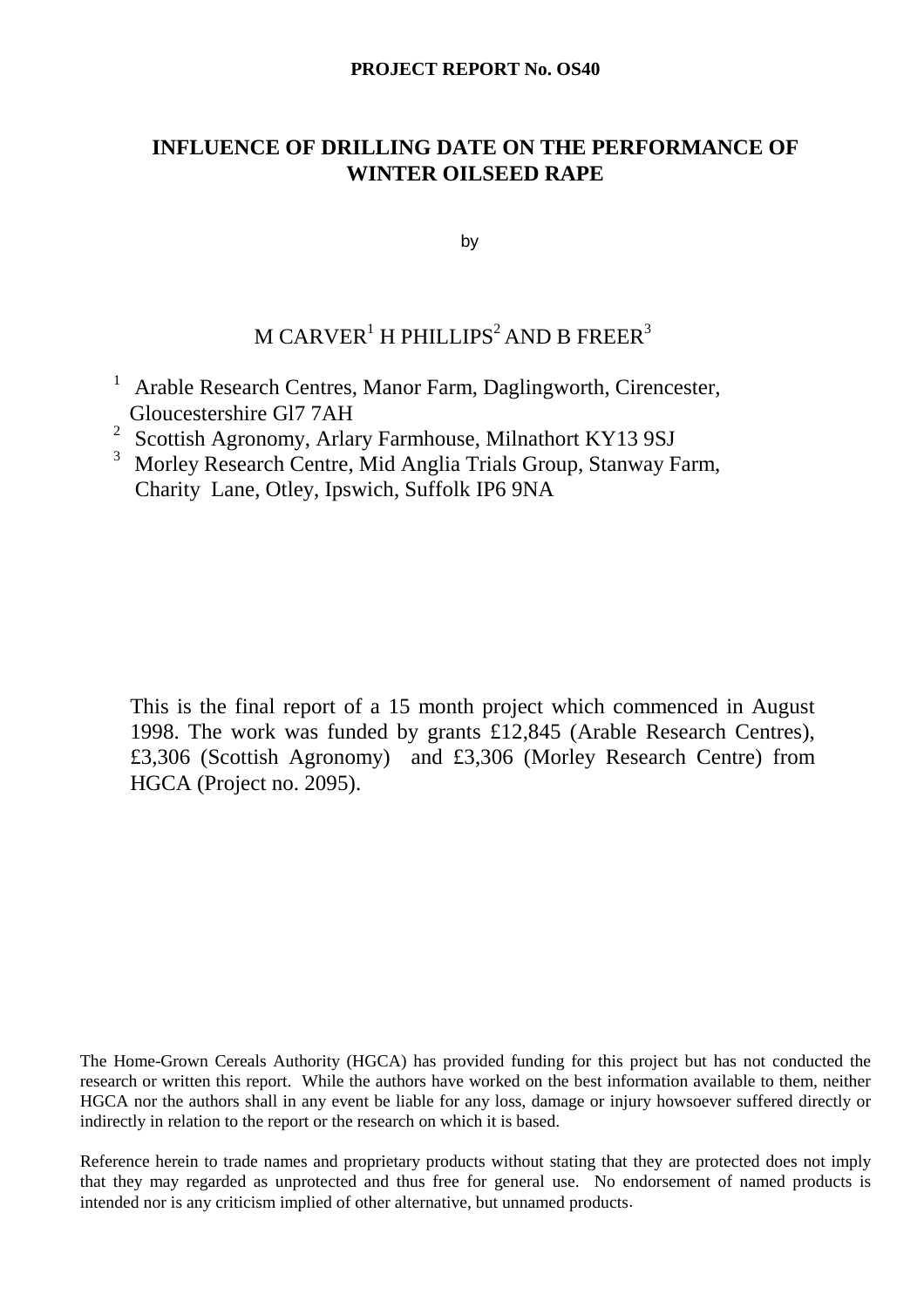#### **SUMMARY**

The optimum drilling date for Winter Oilseed Rape is considered by many growers to be towards the end of August and preferably no later than early September. In recent years Winter Oilseed Rape drilling dates have moved even earlier facilitated mainly by the presence of set aside in farm rotations. This has released land for early cultivation and many growers have opted for winter oilseed rape rather than early cereals in this part of the sequence.

However a number of growers deliberately opt for later drilling dates preferring early September mainly on the grounds that establishment can often be more uniform and rapid and the workload conflicts less with harvesting operations.

These drilling date decisions have been set against a backdrop of conventional varieties but the introduction of both variety associations and restored hybrids has raised questions about the validity of these drilling decisions. Both these new types of varieties are claimed to have more early vigour and are recommended to be drilled at lower seed rates based on the improved vigour argument and the higher cost of seed. At early drilling dates the breeders of variety associations and restored hybrids recommend seed rates of 80 seeds/m<sup>2</sup> compared to conventional seed rates of 120 seeds/ $m^2$ . Using higher seed rates of these more vigorous variety types may produce the wrong crop structures if they are drilled early. Equally conventional varieties usually perform less well when drilled later but variety associations and restored hybrids containing 'hybrid vigour' may perform better than conventional varieties at later drilling dates.

These questions were explored in a seed rate, drilling date trial conducted at five locations in England and Scotland. One variety from each type of winter oilseed rape was selected.

| conventional        |                          | Apex    |
|---------------------|--------------------------|---------|
| variety association | $\overline{\phantom{0}}$ | Synergy |
| restores hybrid     | $\overline{\phantom{0}}$ | Pronto  |

Each variety was drilled at two seed rates 80 and 120 seeds/ $m<sup>2</sup>$  which reflected general farming practice for variety association/hybrids and conventional varieties respectively.

The trials were conducted at five locations and undertaken by three organisations, Arable Research Centres (ARC), Scottish Agronomy (SA) and Morley Research Centre (MRC)

| Gloucestershire |
|-----------------|
| Lincolnshire    |
| Essex           |
| Perthshire      |
| Suffolk         |
|                 |

The target drilling dates were spread across the early to late range and were

- August 20<sup>th</sup>
- August  $28<sup>th</sup>$  to September 1<sup>st</sup>
- September  $5<sup>th</sup>$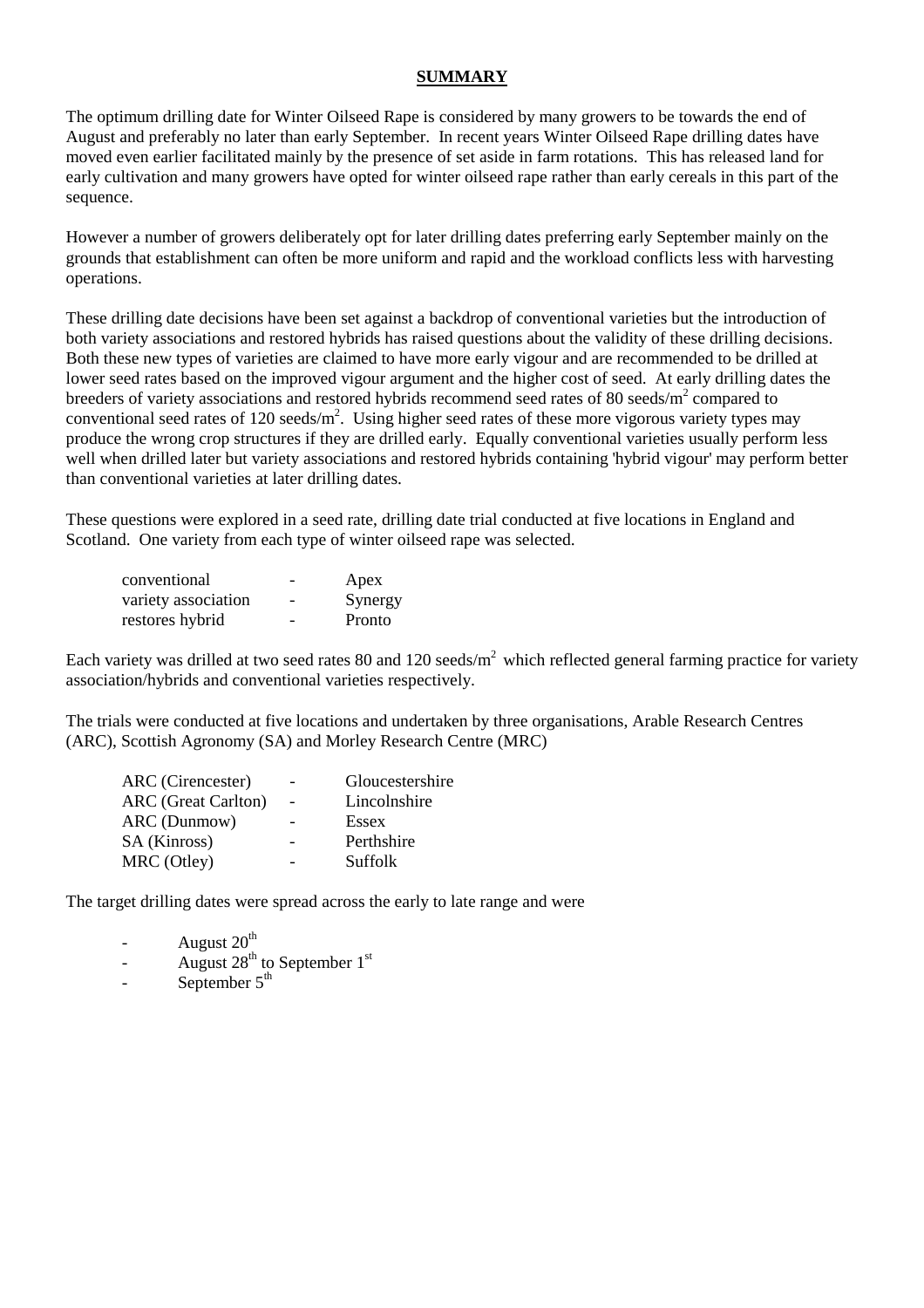The actual drilling dates achieved at the five sites were as follows:

| Location             | <b>Drill Date 1</b> | <b>Drill Date 2</b> | <b>Drill Date 3</b> |
|----------------------|---------------------|---------------------|---------------------|
| Kinross              | 19 August           | 27 August           | 11 September        |
| Cirencester          | 21 August           | 2 September         | 14 September        |
| <b>Great Carlton</b> | 22 August           | 4 September         | 16 September        |
| Dunmow               | 28 August           | 4 September         | 16 September        |
| Otley                | 21 August           | 2 September         | 14 September        |

The first drilling date at Dunmow was slightly delayed due to the late harvesting of the previous crop but otherwise the drillings were successfully achieved around the target dates.

Plant populations were assessed during October, when plants were between the 2-6 leaf stages. Due to the presence of volunteer rape plants, some counts in the earlier drilling dates gave more than 100% establishment, notably at Kinross and in drilling date 1 at Otley, which has not been included in the table of means due to the loss of meaningful differences between plots.

| <b>Variety</b> | <b>Seed Rate</b><br>(seeds/ $\mathbf{m}^{2)}$ | Drill Date 1* |        | <b>Drill Date 2</b> |        | <b>Drill Date 3</b> |           | Average<br>Plants/ $m^2$ |
|----------------|-----------------------------------------------|---------------|--------|---------------------|--------|---------------------|-----------|--------------------------|
|                |                                               | <b>Mean</b>   | Range  | <b>Mean</b>         | Range  | <b>Mean</b>         | Range     |                          |
| Apex           | 80                                            | 58            | 37-96  | 65                  | 45-87  | 40                  | $23 - 56$ | 54                       |
| Apex           | 120                                           | 70            | 40-102 | 83                  | 53-123 | 52                  | $32 - 68$ | 68                       |
| Synergy        | 80                                            | 48            | 28-64  | 54                  | 33-68  | 43                  | $32 - 56$ | 48                       |
| Synergy        | 120                                           | 62            | 28-92  | 56                  | 28-76  | 46                  | 25-57     | 53                       |
| Pronto         | 80                                            | 57            | 23-92  | 56                  | 28-76  | 46                  | 25-57     | 53                       |
| Pronto         | 120                                           |               |        |                     |        |                     |           |                          |
| Mean           |                                               |               |        |                     |        |                     |           |                          |

Plant Populations (plants/ $m<sup>2</sup>$ ) - Mean of 5 Sites (Autumn)

\*Mean of 4 sites only for drilling date 1

The best level of establishment was achieved at Kinross (but note the presence of volunteers), and the worst at Cirencester. The middle drilling date gave the highest plant populations, and the late drilling date the lowest. 80 seeds/m<sup>2</sup> gave an average of 52 plants m<sup>2</sup> (65% establishment) over the three sowing dates, and 120 seeds/m<sup>2</sup> gave an average of 67 plants/ $m^2$  (56% establishment).

Overall, Apex and Pronto established better than Synergy at the first two drilling dates, but Pronto was superior to Synergy and Apex at the third drilling date.

Further population assessments made post winter indicated plant losses as a result of winter most particularly with the later drilling date.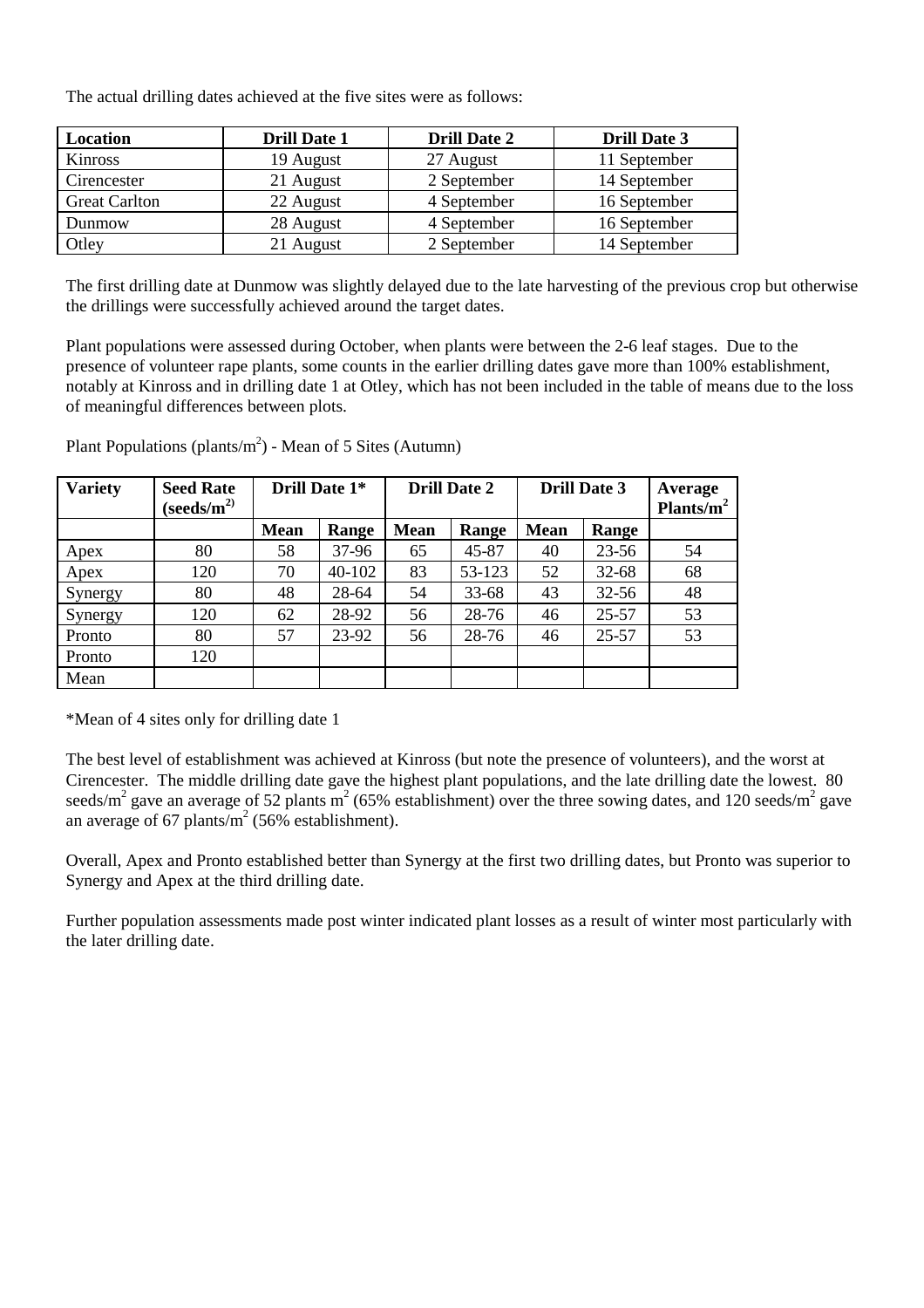| <b>Variety</b> | <b>Seed Rate</b><br>(s <sub>eeds/m</sub> <sup>2</sup> ) | Drill Date 1* |       | <b>Drill Date 2</b> |       | <b>Drill Date 3</b> |           | Average<br>Plants/ $m^2$ |
|----------------|---------------------------------------------------------|---------------|-------|---------------------|-------|---------------------|-----------|--------------------------|
|                |                                                         | <b>Mean</b>   | Range | <b>Mean</b>         | Range | <b>Mean</b>         | Range     |                          |
| Apex           | 80                                                      | 49            | 33-79 | 58                  | 48-87 | 31                  | 17-41     | 46                       |
| Apex           | 120                                                     | 62            | 47-86 | 70                  | 53-91 | 39                  | $21 - 51$ | 57                       |
| Synergy        | 80                                                      | 46            | 30-71 | 53                  | 33-78 | 33                  | 17-47     | 44                       |
| Synergy        | 120                                                     | 59            | 33-90 | 60                  | 48-79 | 41                  | 18-63     | 53                       |
| Pronto         | 80                                                      | 52            | 32-77 | 58                  | 46-83 | 37                  | 20-56     | 49                       |
| Pronto 120     | 120                                                     | 64            | 45-88 | 70                  | 58-81 | 52                  | $22 - 69$ | 62                       |
| Mean           |                                                         |               |       |                     |       |                     |           |                          |

\*Mean of 4 sites for drilling date!

The overall reduction post winter was 7% lower than the autumn plant counts.

There was a very slight indication that Pronto maintained a small superiority in % establishment over Apex and Synergy at the third drilling date.

In general, crop vigour decreased with later sowing, and even by March growth of the third drilling date tended to be behind that of the first two. However, no significant vigour differences were recorded between either varieties or seed rates within each sowing date.

The yield data varied considerably both between sites and between drilling dates at any individual site.

| <b>Variety</b> | <b>Seed Rate</b><br>(s <sub>eeds/m</sub> <sup>2</sup> ) | Yield $(t/ha)$ - mean of 5 sites |                     |                     |                   |  |  |
|----------------|---------------------------------------------------------|----------------------------------|---------------------|---------------------|-------------------|--|--|
|                |                                                         | Drill Date 1*                    | <b>Drill Date 2</b> | <b>Drill Date 3</b> | <b>Mean Yield</b> |  |  |
| Apex           | 80                                                      | 3.12                             | 3.36                | 3.05                | 3.18              |  |  |
| Apex           | 120                                                     | 3.20                             | 3.45                | 3.06                | 3.24              |  |  |
| Synergy        | 80                                                      | 3.60                             | 3.48                | 3.44                | 3.51              |  |  |
| Synergy        | 120                                                     | 3.64                             | 6.72                | 3.47                | 3.61              |  |  |
| Pronto         | 80                                                      | 3.38                             | 3.60                | 3.21                | 3.40              |  |  |
| Pronto         | 120                                                     | 3.45                             | 3.57                | 3.40                | 3.47              |  |  |
| Mean           |                                                         |                                  |                     |                     |                   |  |  |

\*Mean of only 4 sites.

Overall the middle drilling date, that varied between August  $27<sup>th</sup>$  and September  $4<sup>th</sup>$  at the five locations was the highest yielding with the third drilling date (September  $11<sup>th</sup>$  -  $16<sup>th</sup>$ ) the lowest yielding.

Two of the questions posed by the investigations related to performance of the variety association and hybrids when drilled either earlier or later than conventional drilling dates.

In overall terms Synergy was the highest yielding variety and Apex the lowest. At each of the three drilling dates that position was generally maintained. There was no indication that seed rate had a major influence on the performance of any of the three varieties overall. However at the individual locations there were some small interactions.

- the variety SYNERGY had a significant positive yield response to the higher seed rate at the third drilling date at Cirencester.
- the third drilling date at Great Carlton gave significantly lower yields for all treatments (compared to the second date) except for SYNERGY (80) and PRONTO (80)
- at the Dunmow location all varieties produced significantly higher yields at the third drilling date compared to the first or second dates. However APEX at 80 and 120 seeds/ $m^2$  was significantly lower yielding at drilling date 1 compared to 2 whereas both SYNERGY and PRONTO were unaffected.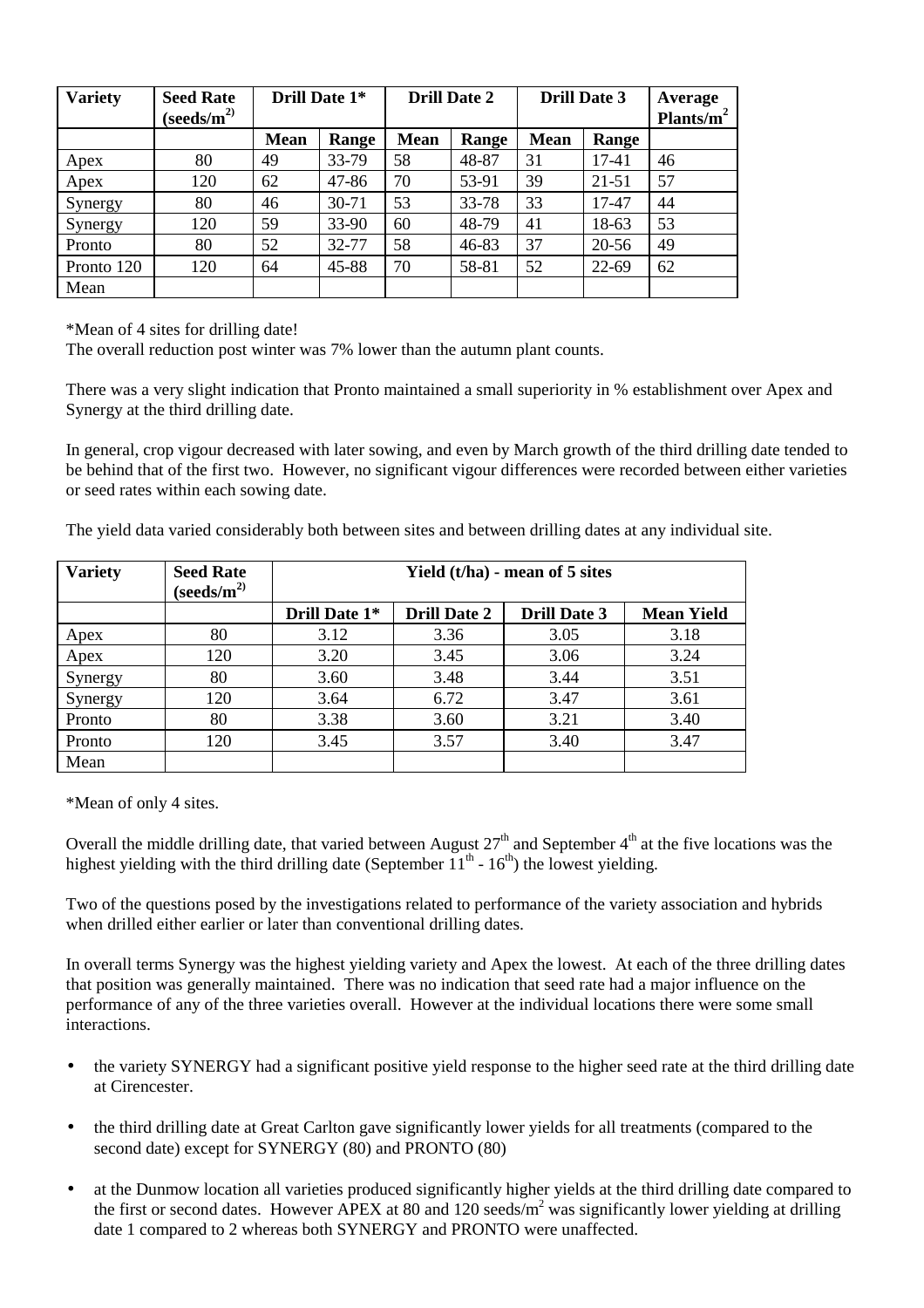- at Otley the PRONTO at 120/m<sup>2</sup> was significantly lower yielding than 80 seeds/m<sup>2</sup> at the earliest drilling date suggesting that the populations (which were the highest of all treatments post winter) may have been too high.
- at Kinross the three varieties were lower yielding at the third drilling date but there were no interactions with seed rates.

There was little evidence therefore to support the view that hybrid varieties or variety associations required seed rate adjustments at early or late drilling times to maximise performance. However as the differences between seed rates were generally not significant this would suggest that lower seed rates were as effective as higher seed rates. This conclusion could also be drawn for the conventional variety Apex so there appeared to be no distinction between the varieties.

A further consideration is how variety performance in relative terms may be influenced by drilling date and seed rate.

In terms of variety performance related to drilling date an individual variety trial can be produced from each drilling date ranking the varieties in relation to their performance compared to APEX at  $120$  seeds/m<sup>2</sup>.

| Relative Yield Performance Compared to Apex at 120 seeds/m <sup>2</sup> (Mean of 5 locations) |                            |                           |  |  |  |  |  |  |
|-----------------------------------------------------------------------------------------------|----------------------------|---------------------------|--|--|--|--|--|--|
| <b>Drilling Date 1</b>                                                                        | <b>Drilling Date 2</b>     | <b>Drilling Date 3</b>    |  |  |  |  |  |  |
| 113.7%<br>Synergy $(120)$                                                                     | 107.8%<br>(120)<br>Synergy | 113.4%<br>Synergy $(120)$ |  |  |  |  |  |  |
| 112.5%<br>Synergy $(80)$                                                                      | 104.3%<br>(80)<br>Pronto   | 112.4%<br>Synergy $(80)$  |  |  |  |  |  |  |
| 107.8%<br>Pronto                                                                              | 103.5 %<br>(120)<br>Pronto | (120)<br>111.1%<br>Pronto |  |  |  |  |  |  |
| 105.6%<br>(80<br>Pronto                                                                       | '80)<br>100.9%<br>Synergy  | 104.9%<br>(80)<br>Pronto  |  |  |  |  |  |  |
| (120)<br>100%<br>Apex                                                                         | 100%<br>(120)<br>Apex      | (120)<br>100%<br>Apex     |  |  |  |  |  |  |
| 97.5%<br>(80<br>Apex                                                                          | (80)<br>97.4%<br>Apex      | 99.7%<br>(80)<br>Apex     |  |  |  |  |  |  |

The rank orders of performance were very similar for the three drilling dates indicating that the influence of both drilling date and seed rate when averaged across these five locations had very little interaction with variety. The only small influence was that the hybrid variety had its largest yield advantage over Apex the conventional variety at the early and late drilling dates.

HGCA funding was provided for this trial series for the 1998/99 season. Whilst variations in performance were identified between the five trial locations there was no consistent response to seed rate/drilling date. However one season of data can be misleading and it is important that these types of studies are maintained for at least three seasons.

Contrary to expectations one location actually produced its highest overall yields at the third drilling date but generally yields were highest at the first or second drilling dates. There were indications of responses to seed rate but they were not restricted to specific varieties or drilling dates.

From one season it is difficult to draw from conclusions, however, the indications are that no adjustment to current practice should be made apart from the potential to reduce conventional variety seedrates to 80 seeds/ $m^2$ . The normal time of drilling, generally remains late August - early September but later drillings are possible particularly in the south of the country.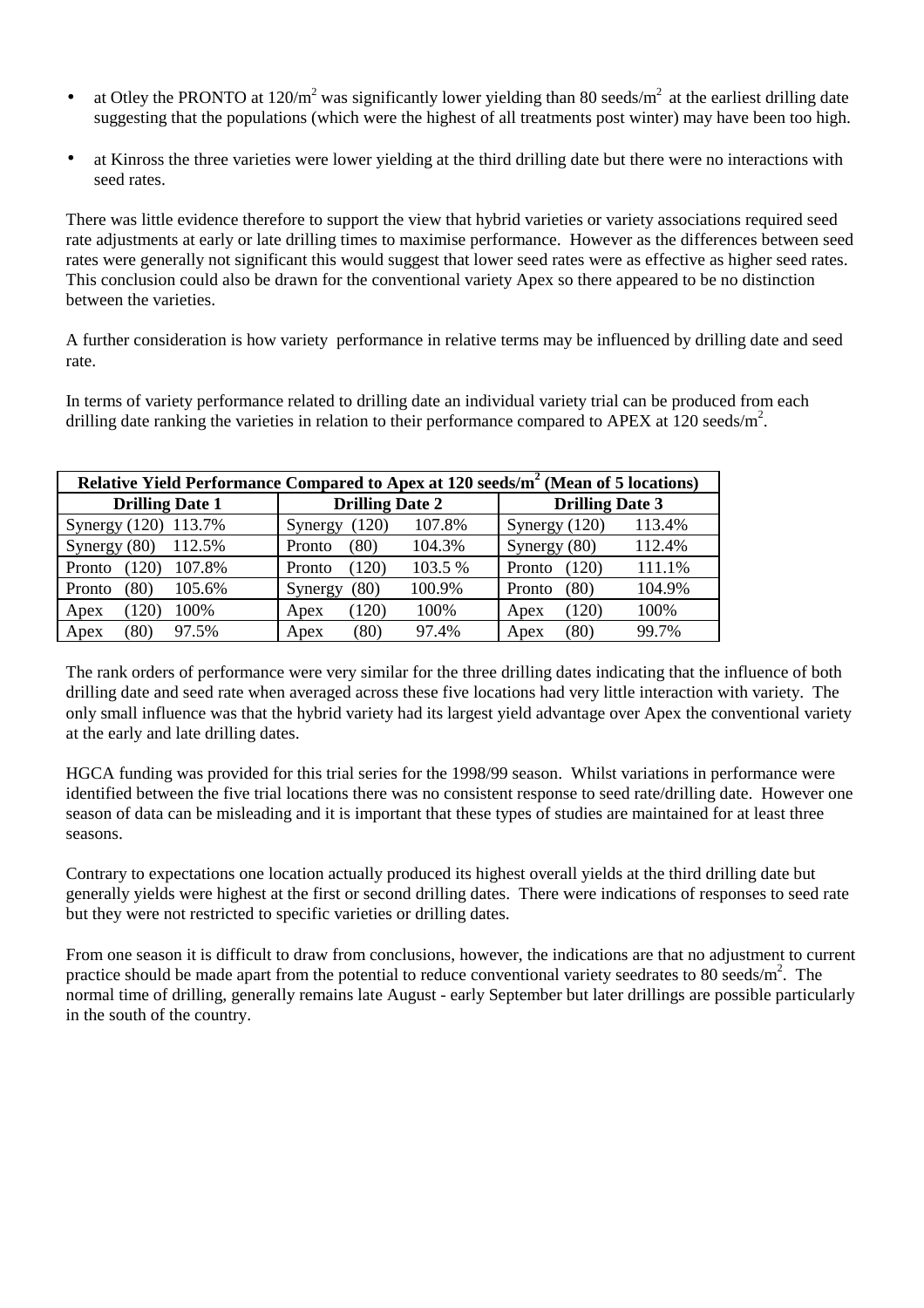#### **ABSTRACT**

The introduction of variety associations and restored hybrid varieties of Winter Oilseed Rape has raised queries as to whether they should be treated in optimum drilling date and seed rate terms as conventional varieties. Currently it is suggested by seed companies that variety associations and restored hybrids should ideally be drilled at about 80 seeds/m<sup>2</sup> (compared to the conventional variety rate of 120 seeds/m<sup>2</sup>) as the seed is more expensive and the varieties exhibit early hybrid vigour. It has also been suggested that these new introductions may be better suited to later drillings as they possess more hybrid vigour. The HGCA invited Arable Research Centres (ARC) to investigate these queries in collaboration with Scottish Agronomy (SA) and Morley Research Centre (MRC) in a project funded for one season.

Five locations were used in autumn 1998 ARC (Gloucestershire, Lincolnshire and Essex) SA (Perthshire) MRC (Suffolk) and at each location three varieties of Winter Oilseed Rape were drilled at three dates at two seed rates. The three varieties represented the three variety types available to growers Apex (conventional) Synergy (variety association) Pronto (restored hybrid) and the seed rates were 80 or 120 seeds/ $m^2$ . The three drilling dates were targeted as early (August  $20^{th}$ ) normal (August  $28^{th}$  to September 1<sup>st</sup>) and late (September 15<sup>th</sup>).

The target drilling dates were successfully implemented and at each location two plant counts were undertaken one in the autumn and one post winter. Post winter plant populations from the different seed rates, varieties, drilling dates and locations ranged from 17 plants/m<sup>2</sup> (at a third drilling date) to 90 plants/m<sup>2</sup> (an early drilling date). However there were few consistent differences between treatments other than a slight indication that the restored hybrid Pronto produced the highest plant population of the three varieties when late drilled.

The response to drilling date illustrated some surprising inconsistencies in that at four locations yields were lowest at the third drilling date (particularly in Perthshire) but in Essex the third drilling date produced the overall highest yields.

|                 | Response to drilling date (t/ha) Mean of 3 varieties x 2 seed rates |                         |                  |                      |                    |  |  |  |
|-----------------|---------------------------------------------------------------------|-------------------------|------------------|----------------------|--------------------|--|--|--|
|                 | <b>ARC Gloucestershire</b>                                          | <b>ARC Lincolnshire</b> | <b>ARC Essex</b> | <b>SA Perthshire</b> | <b>MRC Suffolk</b> |  |  |  |
| Drilling Date 1 | 3.26                                                                | 3.75                    | 2.54             | 4.03                 | N/A                |  |  |  |
| Drilling Date 2 | 3.06                                                                | 3.83                    | 2.82             | 3.91                 | 4.04               |  |  |  |
| Drilling Date 3 | 3.26                                                                | 3.24                    | 3.59             | 2.42                 | 3.84               |  |  |  |

N/A - discontinued due to excessive volunteers

Some significant yield differences were generated between varieties, seed rates and drilling dates but there was no clear indication that adjusting the seed rate improved the performance of the variety association or the restored hybrid at either early or late drilling dates. This indicated that on most occasions the lower seed rates (80 seeds/m<sup>2</sup>) were as effective as the higher seed rates (120 seeds/m<sup>2</sup>) at all drilling dates. However this conclusion also appeared correct overall for the conventional variety so no consistent seed rate effects were recorded between the varieties.

This is confirmed by the construction of three 'yield tables' incorporating the performance of the three varieties and two seed rates when presented as relative performance within a drilling date.

| Relative yield performance compared to APEX at 120 seeds/m <sup>2</sup> (Mean of 5 locations) |        |                        |       |        |                        |        |  |  |
|-----------------------------------------------------------------------------------------------|--------|------------------------|-------|--------|------------------------|--------|--|--|
| <b>Drilling Date 1</b>                                                                        |        | <b>Drilling Date 2</b> |       |        | <b>Drilling Date 3</b> |        |  |  |
| Synergy $(120)$                                                                               | 113.7% | Synergy $(120)$        |       | 107.8% | Synergy $(120)$        | 113.4% |  |  |
| Synergy $(80)$                                                                                | 112.5% | Pronto                 | (80)  | 104.3% | Synergy $(80)$         | 112.4% |  |  |
| (120)<br>Pronto                                                                               | 107.8% | Pronto                 | (120) | 103.5% | (120)<br>Pronto        | 111.1% |  |  |
| (80)<br>Pronto                                                                                | 105.6% | Synergy $(80)$         |       | 100.9% | (80)<br>Pronto         | 104.9% |  |  |
| 120)<br>Apex                                                                                  | 100%   | Apex                   | (120) | 100%   | 120)<br>Apex           | 100%   |  |  |
| (80)<br>Apex                                                                                  | 97.5%  | Apex                   | (80)  | 97.4%  | (80)<br>Apex           | 99.7%  |  |  |

The rank orders of performance were very similar for the three drilling dates indicating that the influence of both drilling date and seed rate when averaged across these five locations had very little interaction with variety.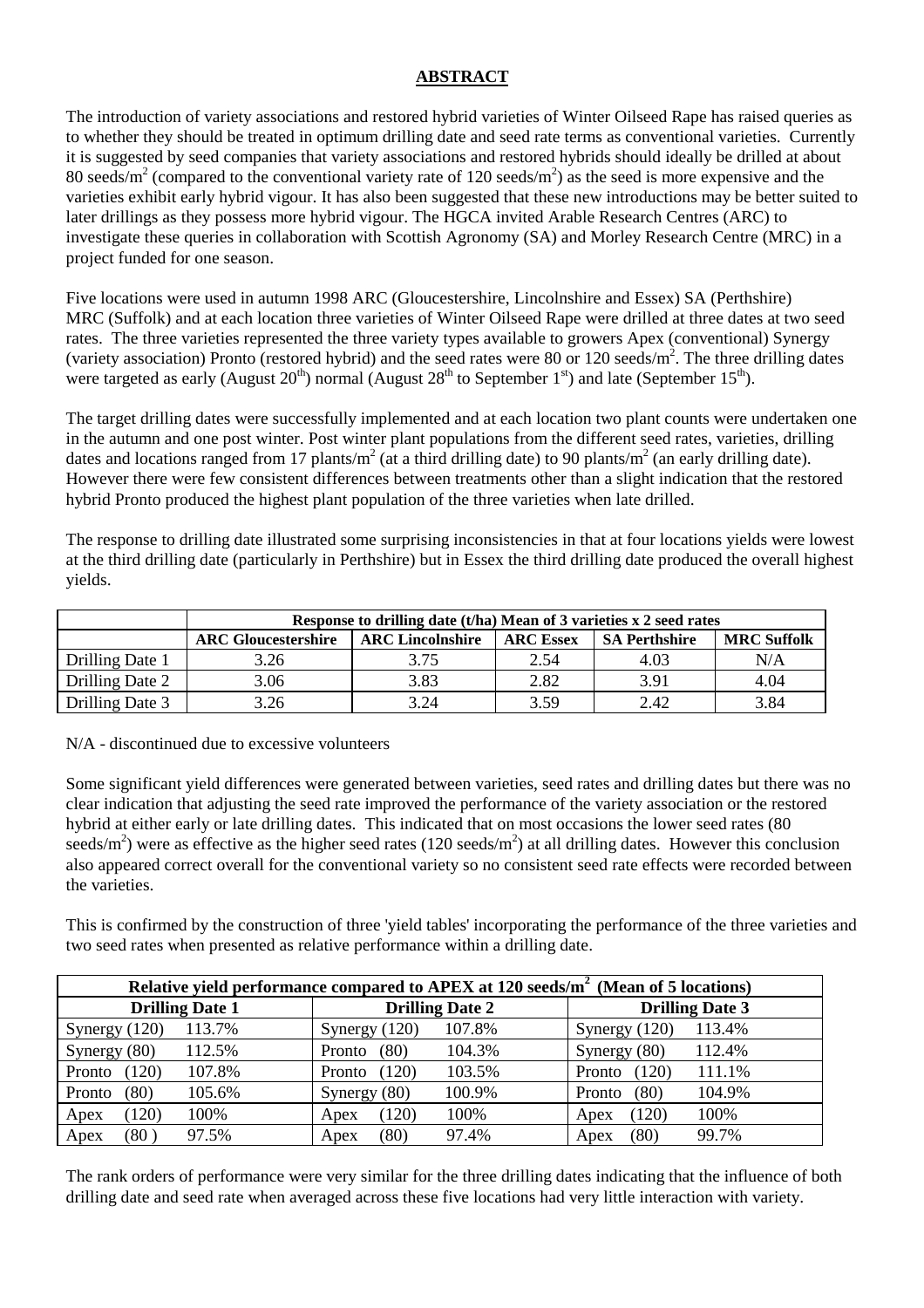#### **TRIAL DETAILS**

The drilling date trials were conducted at five locations.

| ARC (Cirencester)                                     |                 | Gloucestershire |                                                                                       |
|-------------------------------------------------------|-----------------|-----------------|---------------------------------------------------------------------------------------|
| <b>ARC</b> (Great Carlton)                            |                 | Lincolnshire    |                                                                                       |
| ARC (Dunmow)                                          | $\overline{a}$  | Essex           |                                                                                       |
| SA (Kinross)                                          | $\qquad \qquad$ | Perthshire      |                                                                                       |
| MRC (Otley)                                           |                 | Suffolk         |                                                                                       |
| At each location three drilling dates were targeted - |                 |                 | August 20 <sup>th</sup><br>August $28^{th}$ to September $1^{st}$<br>September $15th$ |

at each drilling date the three varieties were sown at two seed rates 80 or 120 seeds/ $m<sup>2</sup>$ 

The three varieties were

| Apex    | conventional        |
|---------|---------------------|
| Synergy | variety association |
| Pronto  | restored hybrid     |

Seed was supplied from one initial source, sub divided and sent to each location. Each treatment plot was replicated three times.

The agronomic inputs at each location were controlled by the individual collaborators and were best practice for the area.

The actual dates achieved at the five sites were as follows

| Location             | <b>Drill Date 1</b> | <b>Drill Date 2</b> | <b>Drill Date 3</b> |
|----------------------|---------------------|---------------------|---------------------|
| Kinross              | 19 August           | 27 August           | 11 September        |
| Cirencester          | 21 August           | 2 September         | 14 September        |
| <b>Great Carlton</b> | 22 August           | 4 September         | 16 September        |
| Dunmow               | 28 August           | 4 September         | 16 September        |
| Otley                | 21 August           | 2 September         | 14 September        |

At each location two plant populations assessments were made one in the autumn and one post winter.

Two plant vigour assessments were also made at the same time using a 1-9 scale  $(1 = poor : 9 = good)$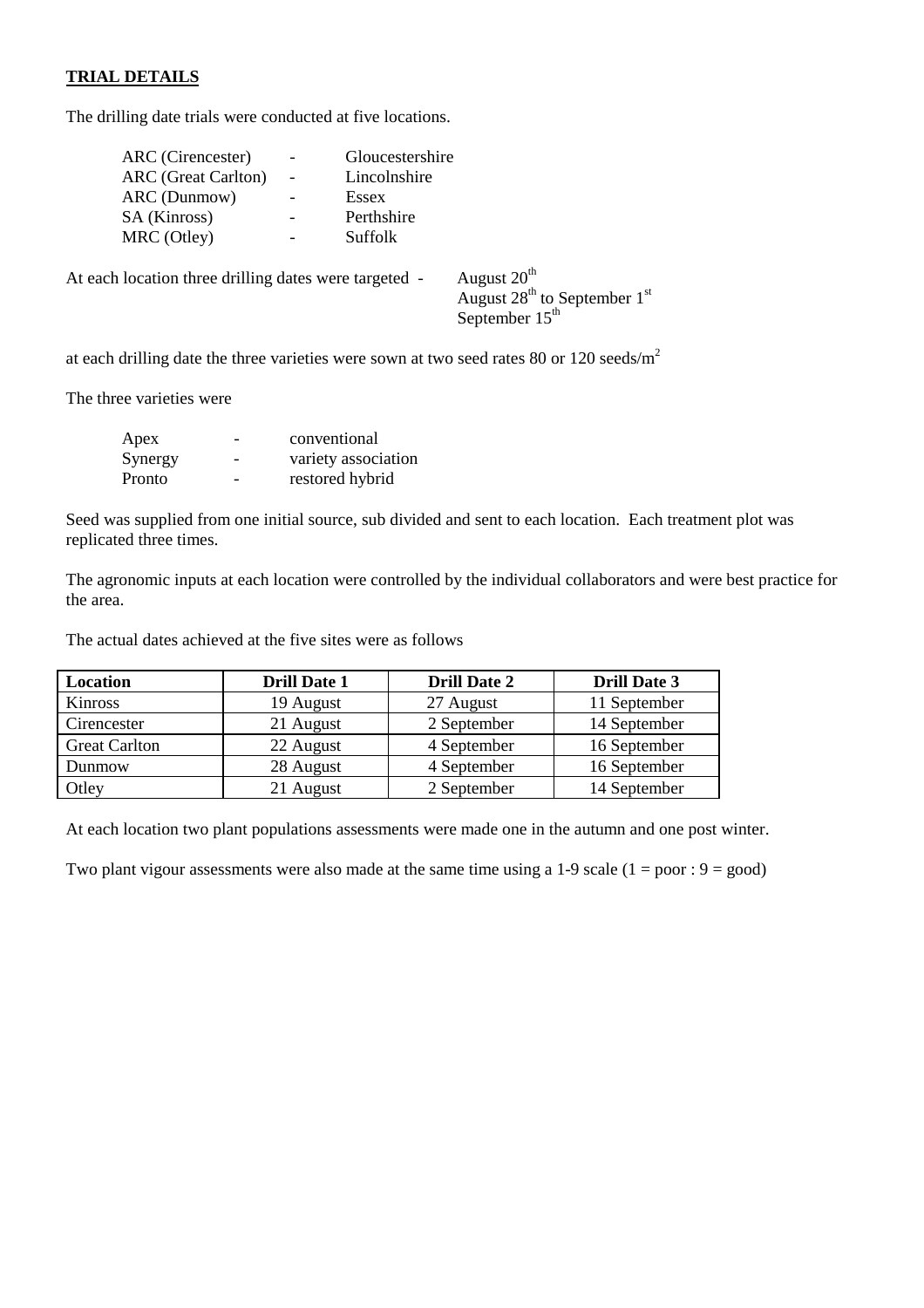#### **RESULTS**

#### **ARC - (CIRENCESTER)**

| Seeds/ $m^2$ | Plants/m <sup>2</sup> and % Establishment ( $26th October$ ) |                 |          |  |  |
|--------------|--------------------------------------------------------------|-----------------|----------|--|--|
|              | August 21 <sup>st</sup>                                      | September $2nd$ |          |  |  |
| Apex 80      | 37 (46%)                                                     | 45 (56%)        | 42 (52%) |  |  |
| Apex $120$   | 40 (33%)                                                     | 53 (44%)        | 32 (27%) |  |  |
| Synergy 80   | 28 (35%)                                                     | 33 (41%)        | 33 (41%) |  |  |
| Synergy 120  | 28 (23%)                                                     | 43 (36%)        | 38 (37%) |  |  |
| Pronto 80    | 23 (29%)                                                     | 28 (35%)        | 47 (59%) |  |  |
| Pronto 120   | 35 (29%)                                                     | 40 (33%)        | 48 (40%) |  |  |

An establishment count made on October  $26<sup>th</sup>$  gave the following plants/m<sup>2</sup> and % establishment.

The Apex and Synergy produced lower % establishment levels as the seed rates were increased from 80 to 120 seeds/ $m^2$  and with both these varieties the middle drilling date, September  $2<sup>nd</sup>$ , produced the highest plant populations.

Pronto behaved slightly differently giving similar % establishment levels from the two seed rates (except at the third drilling date) but the third drilling dated produced the highest plant populations with this variety.

A second plant population assessment was made on

| Seeds/ $m^2$ | Plants/m <sup>2</sup> and % Establishment  |              |                            |  |  |
|--------------|--------------------------------------------|--------------|----------------------------|--|--|
|              | September $2nd$<br>August 21 <sup>st</sup> |              | September 14 <sup>th</sup> |  |  |
| Apex 80      | 33.3 (42%)                                 | 48.3 (60%)   | 30.0 (37%)                 |  |  |
| Apex $120$   | 48.3 (40%)                                 | 53.3 (44.1%) | 38.3 (32%)                 |  |  |
| Synergy 80   | 30.0 (37%)                                 | 33.3 (42%)   | 16.7(21%)                  |  |  |
| Synergy 120  | 33.3 (28%)                                 | 48.3 (40%)   | 33.3 (28%)                 |  |  |
| Pronto 80    | 31.7 (40%)                                 | 46.7 (58%)   | 33.3 (42%)                 |  |  |
| Pronto 120   | 45.0 (37%)                                 | 58.3 (49%)   | 36.7 (31%)                 |  |  |

Plant populations remained low at this location particularly at the third drilling date where the highest population was only 38 plants/ $m^2$ .

The total range of plants/m<sup>2</sup> was 17 to 58/m<sup>2</sup>.

A vigour assessment conducted at the same time gave the following scores.

| Seeds/ $m^2$ | Plants/ $m^2$ and % Establishment |                            |     |  |
|--------------|-----------------------------------|----------------------------|-----|--|
|              | August 21 <sup>st</sup>           | September 14 <sup>th</sup> |     |  |
| Apex 80      | 5.0                               | 4.3                        |     |  |
| Apex $120$   | 5.0                               | 4.3                        | 4.7 |  |
| Synergy 80   | 8.0                               | 7.3                        | 7.3 |  |
| Synergy 120  | 7.7                               | 7.7                        | 6.7 |  |
| Pronto 80    | 7.3                               | 7.7                        | 6.C |  |
| Pronto 120   | 6.3                               | 7.0                        |     |  |

There was only a small decline in vigour at the later drilling date but the conventional variety Apex always demonstrated the lowest vigour.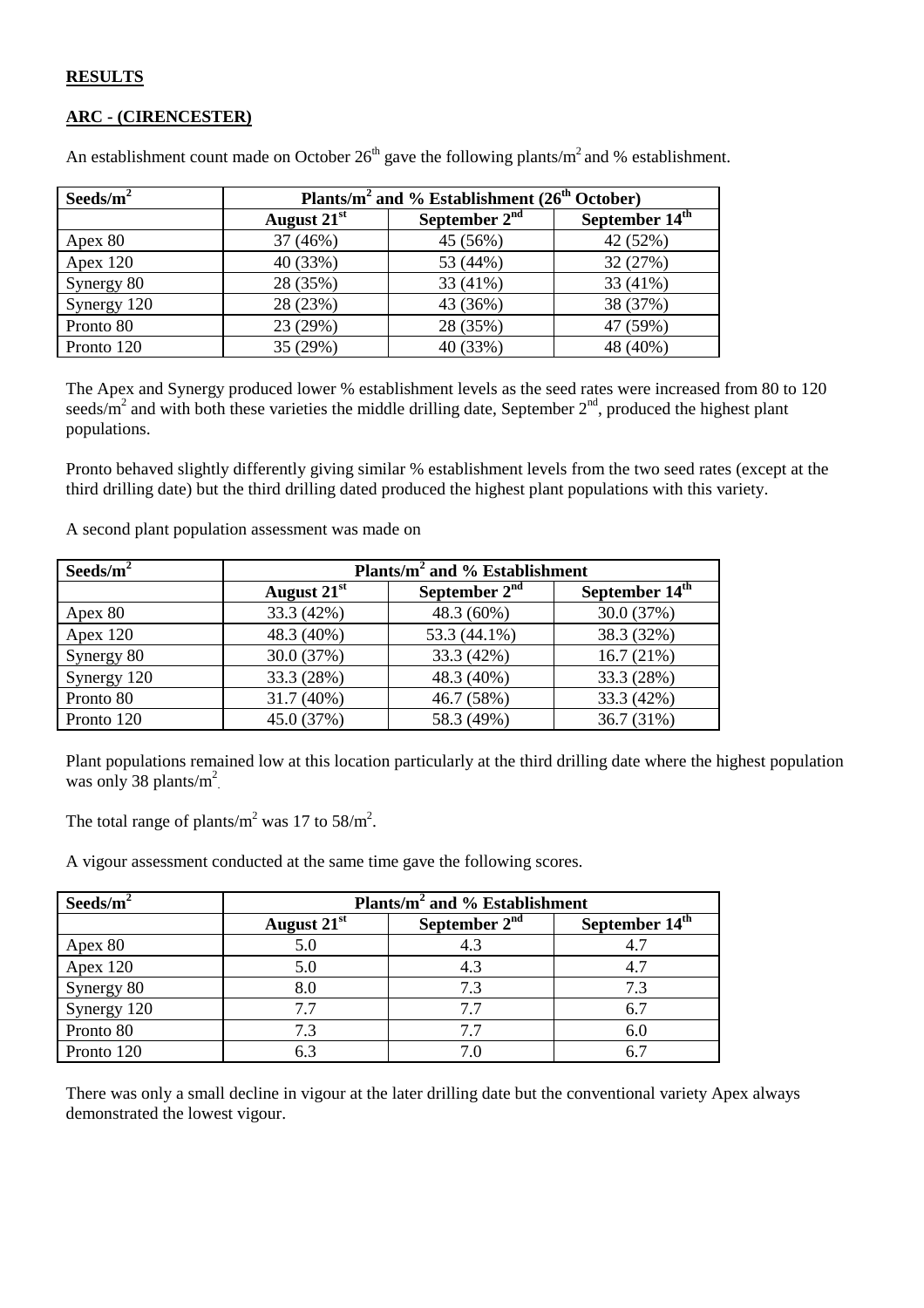The plots were harvested on July  $27<sup>th</sup>$ 

| Seeds/ $m^2$ |               |                 | Yield (t/ha) at three drilling dates |  |  |
|--------------|---------------|-----------------|--------------------------------------|--|--|
|              | August $21st$ | September $2nd$ | September 14 <sup>th</sup>           |  |  |
| Apex 80      | 3.32          | 3.09            | 3.27                                 |  |  |
| Apex $120$   | 3.23          | 3.26            |                                      |  |  |
| Synergy 80   | 3.61          | 2.65            | 3.77                                 |  |  |
| Synergy 120  | 3.45          | 3.27            | 3.88                                 |  |  |
| Pronto 80    | 2.93          | 3.06            | 2.78                                 |  |  |
| Pronto 120   | 3.03          | 3.00            | 3.23                                 |  |  |

CV 9.58% LSD 0.49 t/ha

The average yields at the three drilling dates were

| August $21st$    | $3.26$ t/ha |
|------------------|-------------|
| September $2nd$  | $3.05$ t/ha |
| September $14th$ | $3.26$ t/ha |

The middle drilling date, the one which for Apex and Synergy produced the highest plant populations gave the lower yields.

There was considerable inconsistency in performance between the varieties. At the conventional seed rate for Apex (120 seeds/m<sup>2</sup>) the yield was significantly lower at the latest drilling date compared to the two earlier drilling dates. However at 80 seeds/ $m^2$  the yields were similar across all drilling dates.

The variety association Synergy showed a significant yield reduction at the middle drilling dates  $(80 \text{ seeds/m}^2)$  but at  $120$  seeds/ $m<sup>2</sup>$  the third drilling date significantly outyielded the second date.

There were no significant differences in yield between any of the Pronto treatments.

#### **ARC - (GREAT CARLTON)**

Plant populations were assessed on October  $8<sup>th</sup>$  and at this location the middle sowing date again produced the highest plant populations.

| Seeds/ $m^2$ | Plants/ $m^2$ and % establishment - $8th$ October |                 |            |  |  |
|--------------|---------------------------------------------------|-----------------|------------|--|--|
|              | August 28 <sup>th</sup>                           | September $5th$ |            |  |  |
| Apex 80      | 22.4 (28%)                                        | 58.4 (73%)      | 49.9 (62%) |  |  |
| Apex $120$   | 53.6 (45%)                                        | 70.9 (59%)      | 76.0 (63%) |  |  |
| Synergy 80   | 36.3 (45%)                                        | 52.5 (66%)      | 41.9 (52%) |  |  |
| Synergy 120  | 56.5 (47%)                                        | 79.7 (66%)      | 52.5 (44%) |  |  |
| Pronto 80    | 46.4 (58%)                                        | 51.7 (65%)      | 50.9 (64%) |  |  |
| Pronto 120   | 67.5 (56%)                                        | 82.4 (69%)      | 70.7 (59%) |  |  |

Plant populations ranged from 22/m<sup>2</sup>, Apex drilled early at 80 seeds/m<sup>2</sup> up to 82/m<sup>2</sup> from the middle drilling date of Pronto at 120 seeds/m<sup>2</sup>.

Pronto produced the highest plant populations overall, and in general the third sowing date produced more plants/ $\overline{m}^2$  than the first sowing date.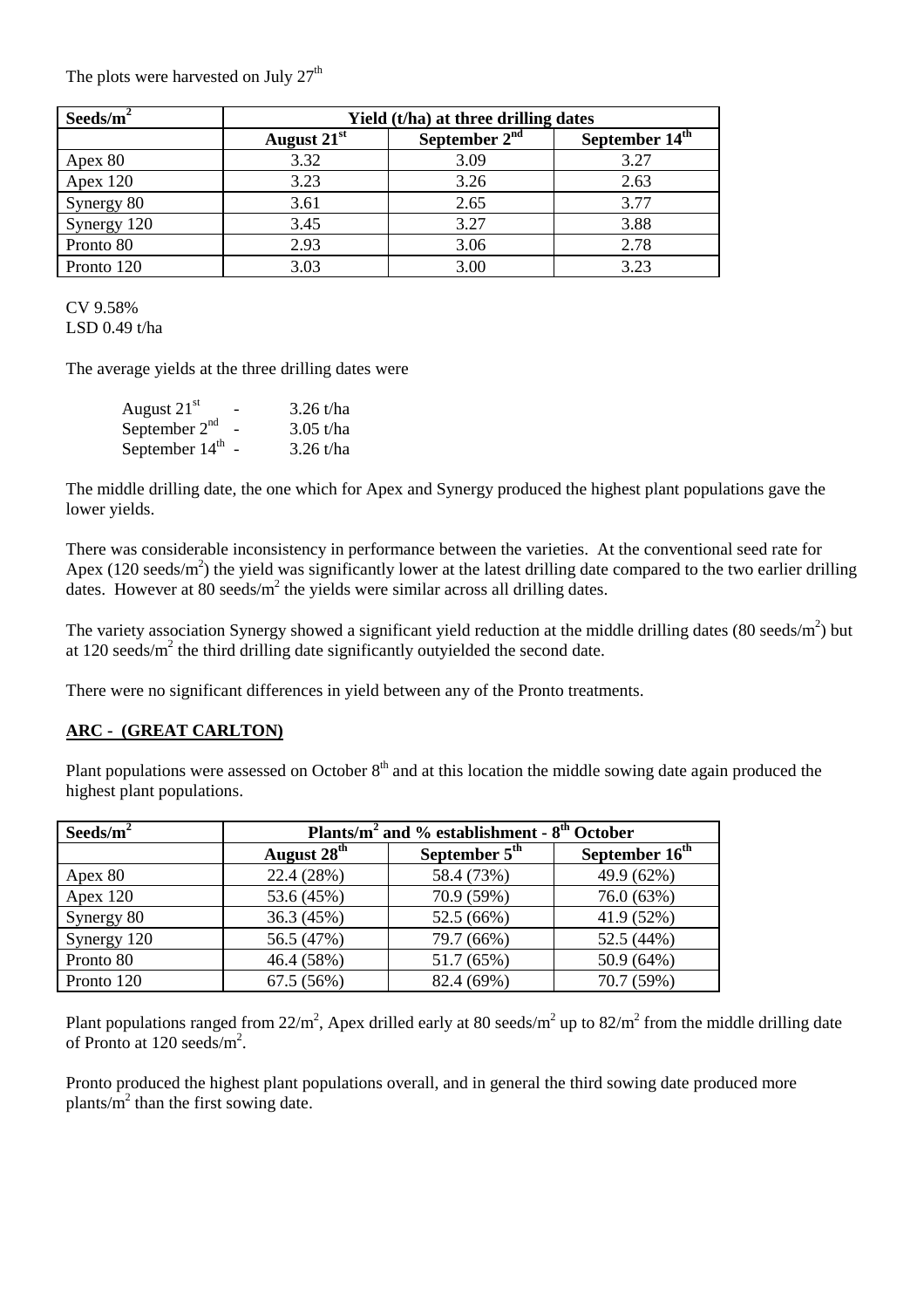A second plant assessment was made on March 12th

| Seeds/ $m^2$ | Plants/m <sup>2</sup> and % establishment - March 12th |            |                            |  |  |
|--------------|--------------------------------------------------------|------------|----------------------------|--|--|
|              | August 28 <sup>th</sup><br>September $5th$             |            | September 16 <sup>th</sup> |  |  |
| Apex 80      | 46.9 (59%)                                             | 48.8 (61%) | 26.9 (34%)                 |  |  |
| Apex $120$   | 65.6 (55%)                                             | 68.0 (57%) | 40.5 (34%)                 |  |  |
| Synergy 80   | 36.5 (46%)                                             | 48.8 (61%) | 39.5 (49%)                 |  |  |
| Synergy 120  | 47.7 (40%)                                             | 61.6(51%)  | 47.5 (40%)                 |  |  |
| Pronto 80    | 46.1 (58%)                                             | 46.1 (58%) | 30.9 (39%)                 |  |  |
| Pronto 120   | 60.8(51%)                                              | 75.7 (63%) | 61.9(52%)                  |  |  |

In this post winter assessment it is clear that the later drilling date suffered more plant loss than the two earlier drilling dates.

The total range of plants/m<sup>2</sup> was 27 to 76/m<sup>2</sup>.

The plots were harvested on July  $17<sup>th</sup>$ .

| Seeds/ $m^2$ | Yield (t/ha) from three drilling dates |                 |                            |  |  |
|--------------|----------------------------------------|-----------------|----------------------------|--|--|
|              | August 28 <sup>th</sup>                | September $5th$ | September 16 <sup>th</sup> |  |  |
| Apex 80      | 3.33                                   | 3.55            | 2.86                       |  |  |
| Apex $120$   | 3.65                                   | 3.79            | 3.19                       |  |  |
| Synergy 80   | 3.84                                   | 3.66            | 3.25                       |  |  |
| Synergy 120  | 3.97                                   | 3.97            | 3.25                       |  |  |
| Pronto 80    | 3.86                                   | 3.84            | 3.45                       |  |  |
| Pronto 120   | 3.84                                   | 4.17            | 3.44                       |  |  |

CV 6.92% LSD 0.42 t/ha

The average yields at the three drilling dates were

| August $28th$    | $3.75$ t/ha |
|------------------|-------------|
| September $5th$  | $3.83$ t/ha |
| September $16th$ | $3.24$ t/ha |

The third drilling date was clearly the lowest yielding at this location.

The conventional variety Apex at both seed rates yielded significantly less at the third drilling date than the second or first date.

Synergy at 120 seeds/ $m^2$  yielded significantly less at the third date than the first or second. At the lower seed rate of  $80/m^2$  only the first drilling date significantly outyielded the third date.

The only significant yield response in Pronto was where the second drilling date  $(120 \text{ seds/m}^2)$  outyielded the third date.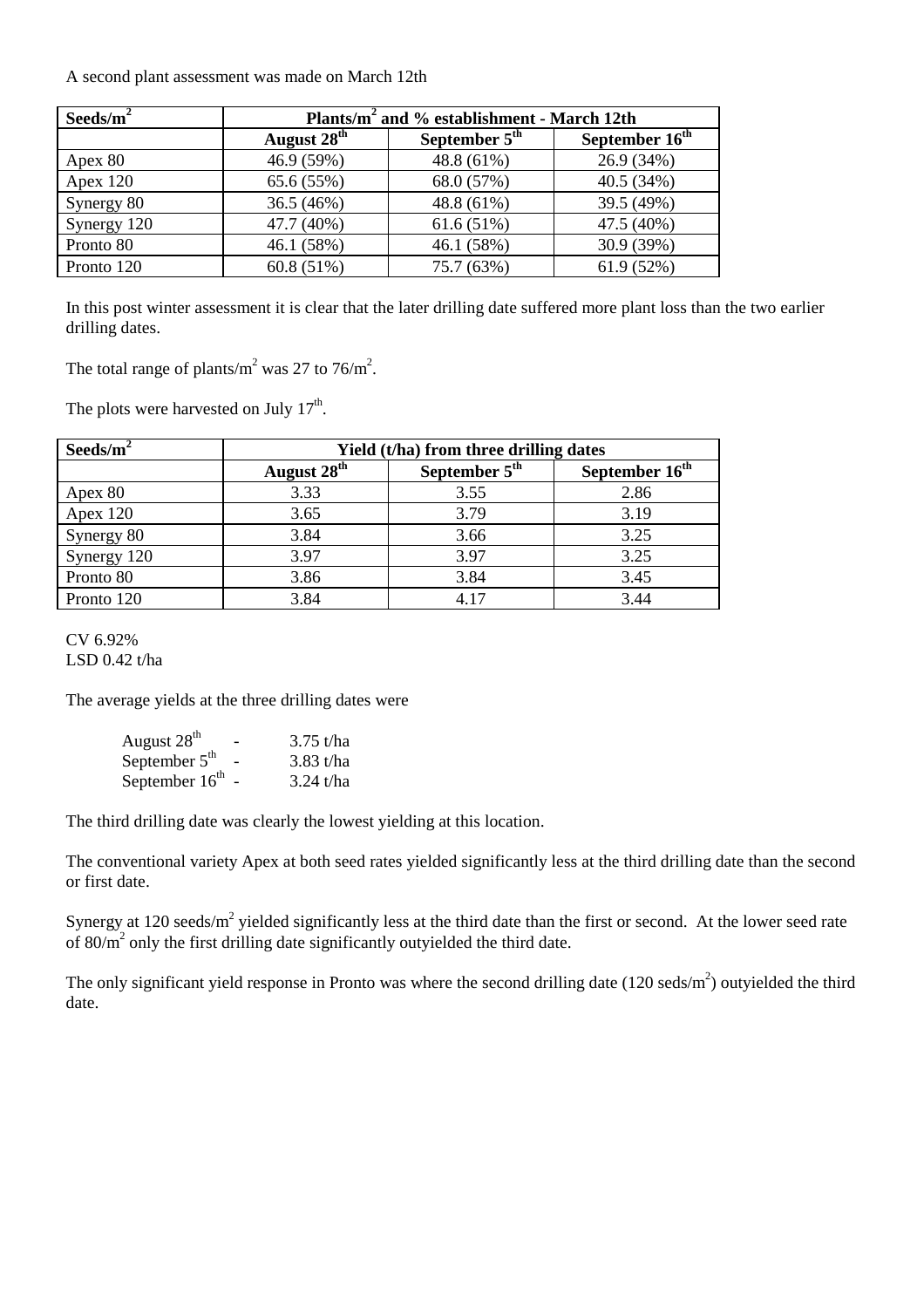#### **DUNMOW**

The plant population assessments were made on October  $28<sup>th</sup>$ .

| Seeds/ $m^2$ | Plants/ $m^2$ and % establishment - $28th$ October |                           |                            |  |  |
|--------------|----------------------------------------------------|---------------------------|----------------------------|--|--|
|              | August 28 <sup>th</sup>                            | September 4 <sup>th</sup> | September 16 <sup>th</sup> |  |  |
| Apex 80      | 42.6 (53%)                                         | 83.5 (100%)               | 55.5 (69%)                 |  |  |
| Apex $120$   | 61.7(51%)                                          | 102.1 (85%)               | 67.5 (58%)                 |  |  |
| Synergy 80   | 58.2 (73%)                                         | 67.9 (85%)                | 49.3 (62%)                 |  |  |
| Synergy 120  | 75.0 (63%)                                         | 90.4 (67%)                | 78.4 (64%)                 |  |  |
| Pronto 80    | 61.7(77%)                                          | 79.4 (95%)                | 57.3 (72%)                 |  |  |
| Pronto 120   | 80.4 (67%)                                         | 92.8 (77%)                | 85.7 (71%)                 |  |  |

The middle drilling date on September 4<sup>th</sup> gave the highest establishment levels in every variety. The number of plants/ $m^2$  ranged from 43 to 102 depending upon the different treatments.

A further population assessment was made on March 3rd

| Seeds/ $m^2$ | Plants/m <sup>2</sup> and % establishment - March $3rd$ |                           |                            |  |  |
|--------------|---------------------------------------------------------|---------------------------|----------------------------|--|--|
|              | August 28 <sup>th</sup>                                 | September 4 <sup>th</sup> | September 16 <sup>th</sup> |  |  |
| Apex 80      | 36.2 (45%)                                              | 56.0 (70%)                | 40.9 (51%)                 |  |  |
| Apex $120$   | 47.1 (39%)                                              | 74.6 (62%)                | 51.5 (43%)                 |  |  |
| Synergy 80   | 47.1 (59%)                                              | 54.2 (68%)                | 46.2 (58%)                 |  |  |
| Synergy 120  | 64.9 (54%)                                              | 59.1 (49%)                | 63.5 (53%)                 |  |  |
| Pronto 80    | 52.4 (65%)                                              | 62.2 (78%)                | 46.6 (58%)                 |  |  |
| Pronto 120   | 63.5 (53%0)                                             | $71.5(60\%)$              | 69.3 (58%)                 |  |  |

Plant numbers declined considerably from the earlier assessment with the second drilling date generally providing the highest plant populations.

The range in plant populations was 36 to 76 plants/ $m^2$ .

Vigour assessments made on December  $1<sup>st</sup>$  and March  $3<sup>rd</sup>$  indicated few differences between varieties or drilling dates.

| Seeds/ $m^2$ | <b>Plant Vigour Scores</b> |                         |                                                         |     |     |     |
|--------------|----------------------------|-------------------------|---------------------------------------------------------|-----|-----|-----|
|              |                            | August 28 <sup>th</sup> | September 16 <sup>th</sup><br>September 4 <sup>th</sup> |     |     |     |
| Apex 80      | 6.0                        | 5.3                     | 7.0                                                     | 6.3 | 6.0 | 5.3 |
| Apex $120$   | 6.7                        | 5.8                     | 7.3                                                     | 6.7 | 6.7 | 5.8 |
| Synergy 80   | 6.0                        | 6.0                     | 6.3                                                     | 6.3 | 6.0 | 5.3 |
| Synergy 120  | 6.7                        | 4.7                     | 4.7                                                     | 4.7 | 6.0 | 6.0 |
| Pronto 80    | 6.0                        | 5.8                     | 6.3                                                     | 6.0 | 6.0 | 5.7 |
| Pronto 120   | 6.0                        | 6.0                     | 6.0                                                     | 6.0 | 7.0 | 6.0 |

The plots were harvested on July 23<sup>rd</sup>.

| Seeds/ $m^2$ | Yield (t/ha) at three drilling dates                 |      |                            |
|--------------|------------------------------------------------------|------|----------------------------|
|              | August 28 <sup>th</sup><br>September 4 <sup>th</sup> |      | September 16 <sup>th</sup> |
| Apex 80      | 2.13                                                 | 2.67 | 3.12                       |
| Apex $120$   | 2.18                                                 | 2.59 | 3.42                       |
| Synergy 80   | 2.70                                                 | 2.98 | 3.94                       |
| Synergy 120  | 2.83                                                 | 3.08 | 3.77                       |
| Pronto 80    | 2.63                                                 | 2.72 | 3.55                       |
| Pronto 120   | 2.79                                                 | 2.89 | 3.76                       |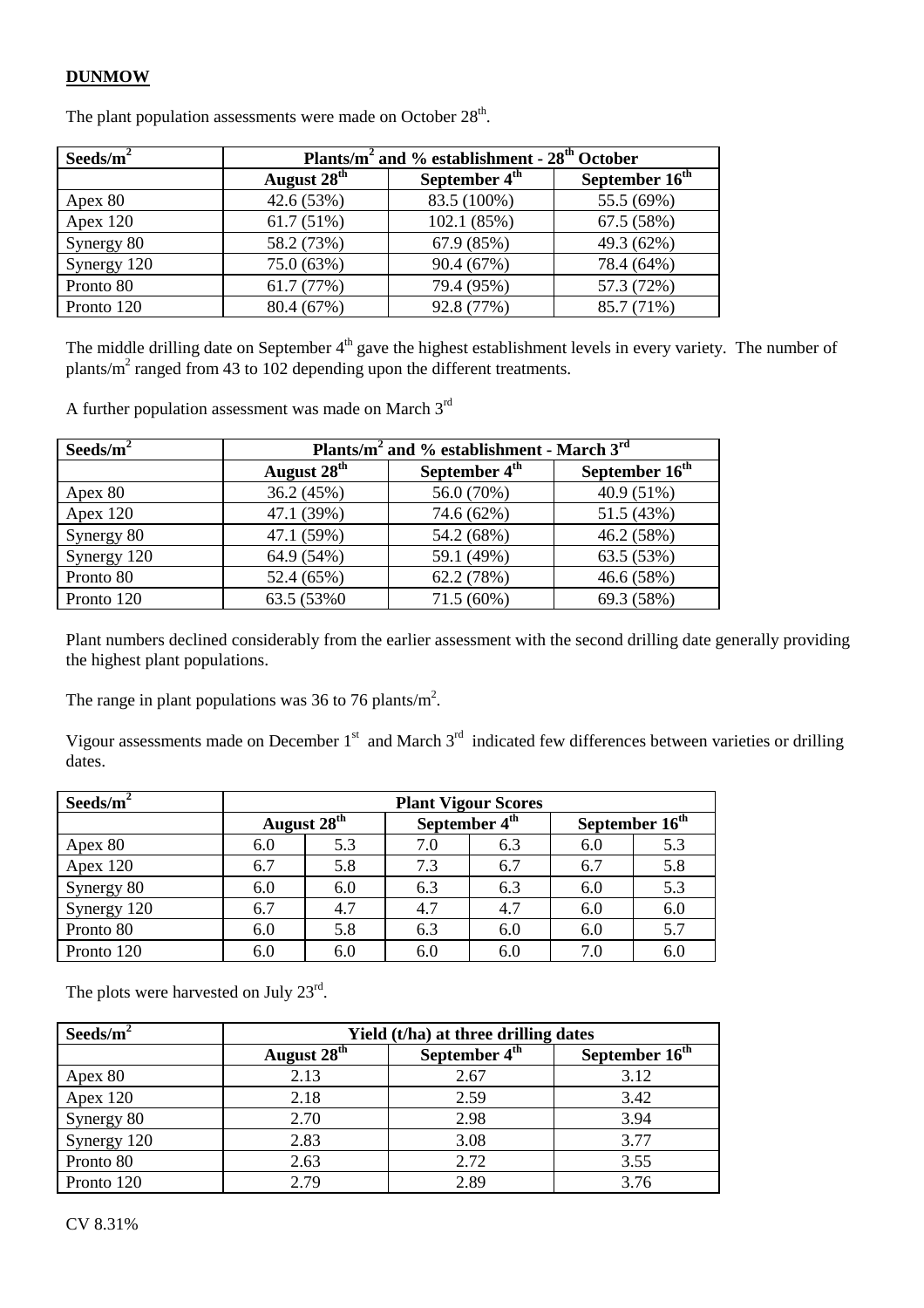LSD 0.40 t/ha

The average yields from the three drilling dates were

| August $28th$    | - | 2.54 t/ha   |
|------------------|---|-------------|
| September $4th$  |   | $2.82$ t/ha |
| September $16th$ |   | $3.59$ t/ha |

The yields increased as the drilling date was later in the season. The highest yields were therefore not clearly associated with the highest plant populations.

The conventional variety Apex gave a significant yield response at both seed rates as each drilling date became later.

Synergy only produced a significant yield moving from drilling date two to three. Pronto also produced the same response as Synergy giving a significant yield response moving from September 4<sup>th</sup> to September 16<sup>th</sup> drilling.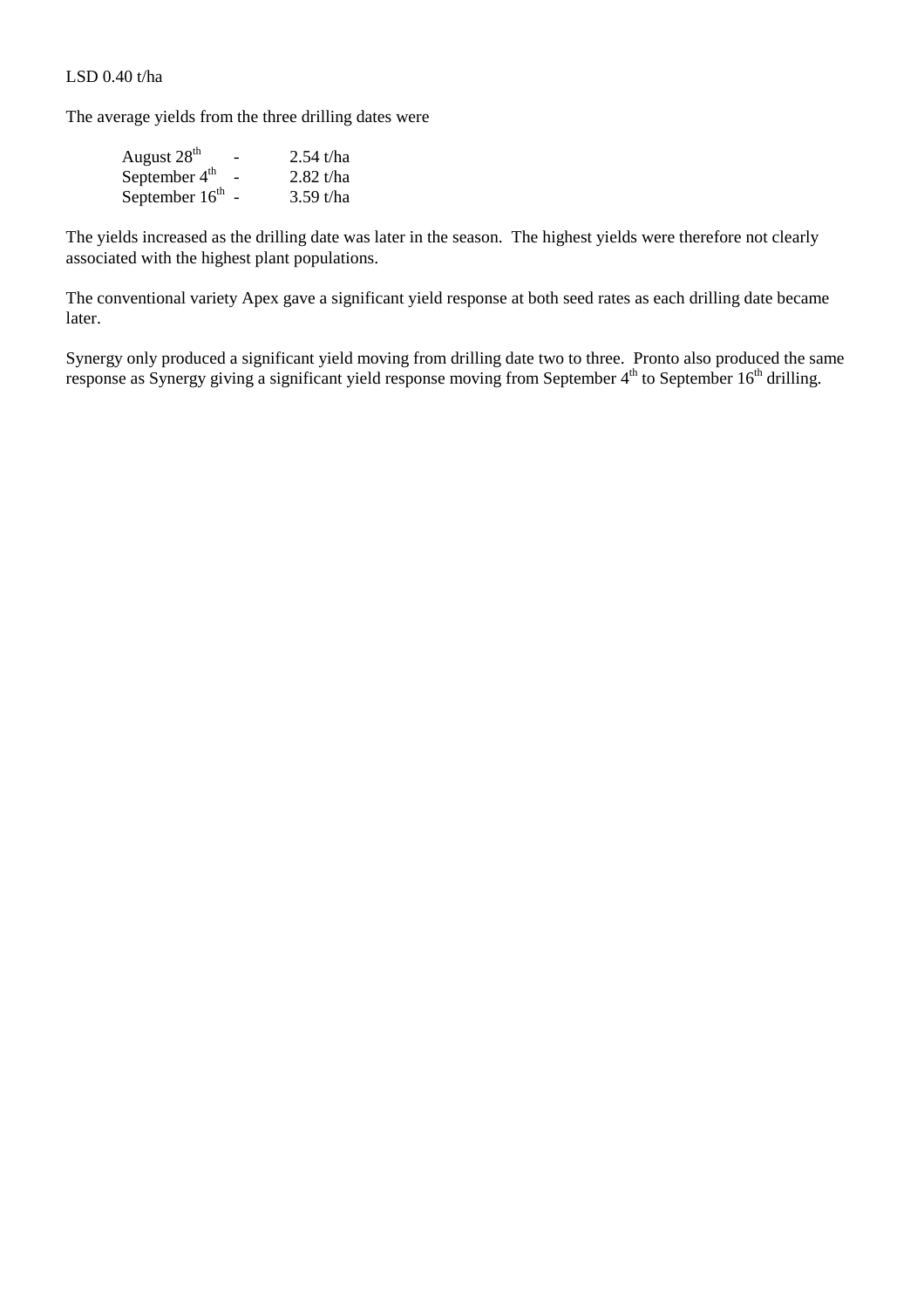#### **MRC (OTLEY)**

The varieties Apex, Synergy and Pronto were sown at 80 and 120 seeds/ $m<sup>2</sup>$  on 21 August, 2 an 14 September 1998 at MRC Otley. Establishment was rapid for the early sown experiment with 10 mm rain falling on 28 August, 12 days after sowing the crop was at the two true leaf stage. Establishment was progressively slowed by the cool wet conditions in September and the 2 September sowing had not emerged by the time of the last date of sowing on 14 September. By 25 September all plots had emerged but plants in the later two sowings were small and % establishment was poorer in the later sowing.

| Seeds/ $m^2$ | Plants/m <sup>2</sup> and % establishment - November 19 <sup>th</sup> |                 |                            |
|--------------|-----------------------------------------------------------------------|-----------------|----------------------------|
|              | August 21 <sup>st</sup>                                               | September $2nd$ | September 14 <sup>th</sup> |
| Apex 80      |                                                                       | 65.2 (81%)      | 47.2 (59%)                 |
| Apex 120     |                                                                       | 79.5 (66%)      | 55.6 (46%)                 |
| Synergy 80   |                                                                       | 59.8 (74%)      | 58.6 (73%)                 |
| Synergy 120  |                                                                       | 68.8 (57%)      | 58.0 (48%)                 |
| Pronto 80    |                                                                       | 68.2 (85%)      | 67.6(84%)                  |
| Pronto 120   |                                                                       | 73.0 (60%)      | 81.9 (68%)                 |
| <b>LSD</b>   |                                                                       | 14.67           | 26.18                      |
| CV           |                                                                       | 11.67           | 23.4                       |

Plant population levels were assessed on two dates November  $19<sup>th</sup>$  and March  $4<sup>th</sup>$ .

The first drilling date was badly affected by volunteer oilseed rape plants and it was not possible to make accurate plant population assessments. This particular series of plots from the August 21<sup>st</sup> drilling date were not taken to yield.

A further population assessment was made on March  $4<sup>th</sup>$ .

| Seeds/ $m^2$ | Plants/m <sup>2</sup> and % establishment - March 4th |                            |  |
|--------------|-------------------------------------------------------|----------------------------|--|
|              | <b>September 2nd</b>                                  | September 14 <sup>th</sup> |  |
| Apex 80      | 50.6 (36%)                                            | 39.8 (50%)                 |  |
| Apex 120     | 65.3 (54%)                                            | 43.1 (36%)                 |  |
| Synergy 80   | 49.5 (62%)                                            | 46.6 (58%)                 |  |
| Synergy 120  | 54.5 (45%)                                            | 45.2 (38%)                 |  |
| Pronto 80    | 53.5 (47%)                                            | 56.0 (70%)                 |  |
| Pronto 120   | 61.7(51%)                                             | 69.3 (58%)                 |  |
| <b>LSD</b>   | 12.83                                                 | 21.17                      |  |
| CV)          | 12.63                                                 | 23.28                      |  |

The plant establishment levels were all lower at the post winter assessment than the earlier assessment.

The higher seed rates generally produced more plants/ $m<sup>2</sup>$  but the total population range across the two seed rates and two drilling dates was only 40 to 69 plants/ $m^2$ .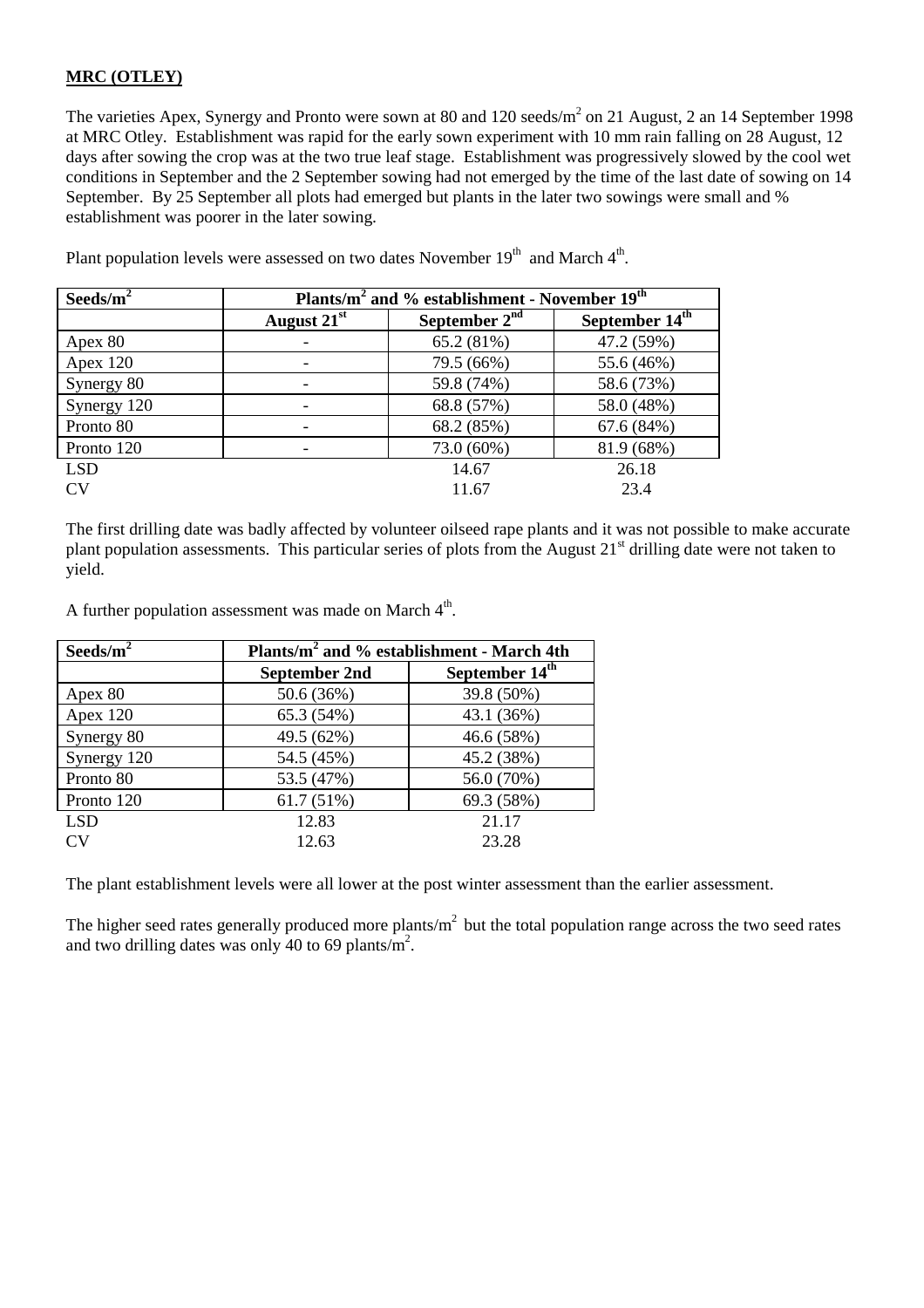The trials were harvested on July  $21<sup>st</sup>$ 

| Seeds/ $m^2$ | Yield (t/ha) at two drilling dates |                            |  |
|--------------|------------------------------------|----------------------------|--|
|              | <b>September 2nd</b>               | September 14 <sup>th</sup> |  |
| Apex 80      | 4.04                               | 3.74                       |  |
| Apex 120     | 4.14                               | 3.77                       |  |
| Synergy 80   | 4.06                               | 3.97                       |  |
| Synergy 120  | 4.09                               | 3.96                       |  |
| Pronto 80    | 4.26                               | 3.77                       |  |
| Pronto 120   | 3.67                               | 3.86                       |  |
| <b>LSD</b>   | 0.704                              | 0.594                      |  |
| $\Gamma$ V   | 9.58                               | 8.49                       |  |

The overall yields from the two drilling dates were

September  $2^{nd}$  - 4.04 t/ha September  $14^{\text{th}}$  - 3.84 t/ha

The third drilling date was 5% lower yielding overall than the second drilling date but there were no significant differences in yield at the third drilling date between varieties or seed rates.

At the second drilling date the only significant yield difference was the Pronto at  $120$  seeds/m<sup>2</sup> which was significantly lower yielding than the 80 seeds/ $m^2$  and also the Apex at 120 seeds/m<sup>2</sup>.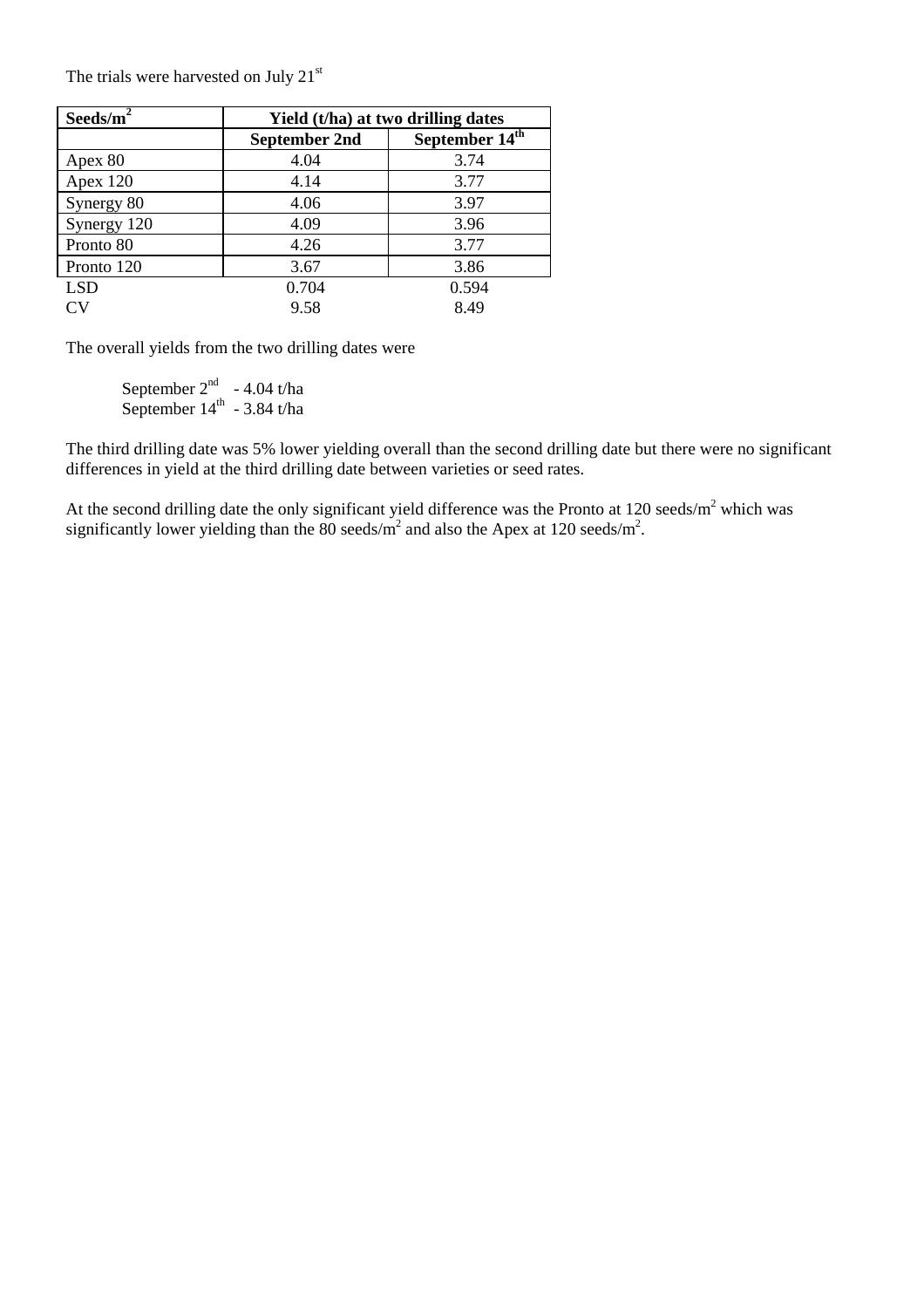#### **SA (KINROSS)**

| Seeds/ $m^2$ | Plants/m <sup>2</sup> and % establishment - October 26th |              |                  |
|--------------|----------------------------------------------------------|--------------|------------------|
|              | August 20 <sup>th</sup><br>September $1st$               |              | September $15th$ |
| Apex 80      | 96.1 (120%)                                              | 86.5 (108%)  | 38.0 (47%)       |
| Apex $120$   | 101.7(85%)                                               | 122.7 (102%) | 61.8(51%)        |
| Synergy 80   | 63.7 (70%)                                               | 66.5 (83%)   | 32.3 (40%)       |
| Synergy 120  | 91.3 (76%)                                               | 96.1 (80%)   | 44.7 (37%)       |
| Pronto 80    | 91.3 (114%)                                              | 69.4 (87%)   | 24.7 (31%)       |
| Pronto 120   | 95.1 (79%)                                               | 108.4 (90%)  | 47.5 (40%)       |

Two establishment assessments were made on October  $26<sup>th</sup>$  and April 9th

Some difficulties were experienced in making the plant counts due to volunteer oilseed rape plants but the data clearly shows the poor levels of establishment from the third drilling date.

The second assessment made post winter gave much lower plant population levels.

| Seeds/ $m^2$ | Plants/ $m^2$ and % establishment - April $9th$ |                 |                            |
|--------------|-------------------------------------------------|-----------------|----------------------------|
|              | August 20 <sup>th</sup>                         | September $1st$ | September 15 <sup>th</sup> |
| Apex 80      | 79.5 (99%)                                      | 87.1 (109%)     | 17.2(21%)                  |
| Apex 120     | 85.8 (71%)                                      | 90.9 (76%)      | 21.0 (17%)                 |
| Synergy 80   | 70.6 (88%)                                      | 78.2 (98%)      | 17.2(21%)                  |
| Synergy 120  | 90.3 (75%)                                      | 79.5 (66%)      | 18.5 (15%)                 |
| Pronto 80    | 76.9 (96%)                                      | 83.3 (104%)     | 20.4 (25%)                 |
| Pronto 120   | 88.4 (74%)                                      | 81.4 (68%)      | 22.3 (19%)                 |

The third drilling date did not survive very well after the winter and plant populations were only about 25% of those present at the two earlier drilling dates.

Two vigour assessments made in the spring on February  $16<sup>th</sup>$  and April 9<sup>th</sup> gave the following results.

| Seeds/ $m^2$ | <b>Plant Vigour Scores</b> |               |     |               |         |                  |
|--------------|----------------------------|---------------|-----|---------------|---------|------------------|
|              |                            | August $20th$ |     | September 1st |         | September $15th$ |
| Apex 80      | 7.7                        | 6.0           | 4.3 | 5.7           | 1.0     | 2.0              |
| Apex $120$   | 8.3                        | 6.3           | 4.3 | 5.3           | 1.3     | 2.3              |
| Synergy 80   | 7.3                        | 7.7           | 4.0 | 6.0           | 1.0     | 2.7              |
| Synergy 120  | 7.7                        | 8.0           | 4.0 | 7.0           | 1.3     | 2.7              |
| Pronto 80    | 7.3                        | 7.3           | 4.0 | 6.7           | $1.0\,$ | 2.7              |
| Pronto 120   | 7.7                        | 8.0           | 4.3 | 4.7           | 1.0     | 2.0              |
|              | (Aut)                      | (Spr)         |     |               |         |                  |

The vigour assessments indicated very marked declines in plant vigour moving from the earlier to the latest drilling dates. These differences were clearly illustrated again when the plots were harvested on August 11<sup>th</sup>.